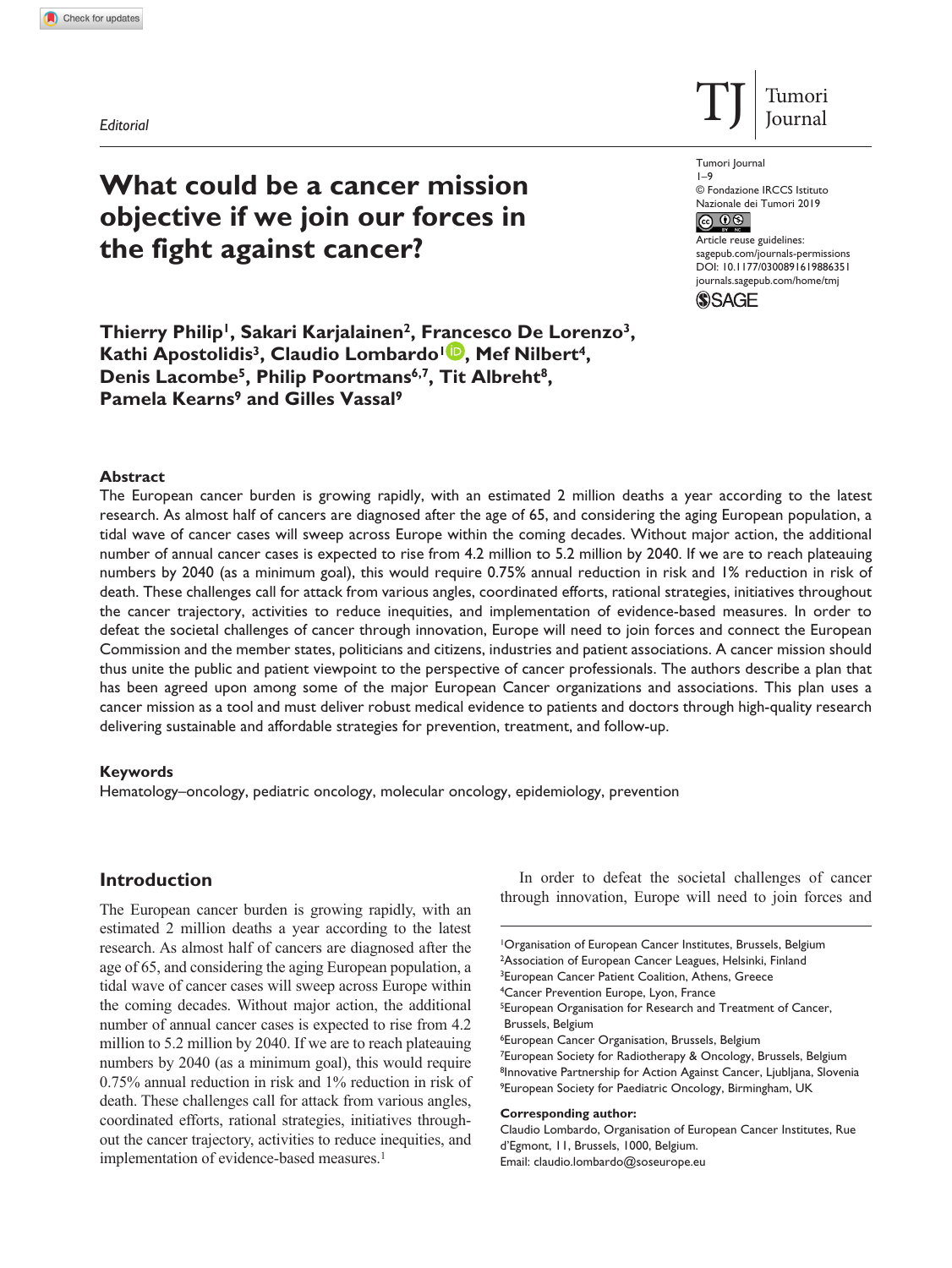connect the European Commission and the member states, politicians and citizens, industries and patient associations.2,3

A cancer mission should unite the public and patient viewpoint to the perspective of cancer professionals. A certification of quality and truly integrated care should be the core of this endeavor, where new instruments such as artificial intelligence, machine learning, big data, molecular diagnosis, and single cell analysis will play a major role in a European plan to join our forces in the fight against cancer. This plan uses a cancer mission as a tool and must deliver robust medical evidence to patients and doctors through high-quality research delivering sustainable and affordable strategies for prevention, treatment, and follow-ups. The mission should inspire a generation by better addressing one of the primary and universal concerns: the common desire across countries and social groups to further combat cancer.<sup>2,3</sup>

At a European level, cancer is a broad field of policy with, among other variables:

- Hundreds of individual tumor types, each with their own clinical presentations, molecular portraits, treatment strategies, and prognostic outlook
- Emergent science and technology impacting all treatment modalities and across all areas of the care pathway
- Deviation in health system organization and finance producing highly divergent outcomes

The list of potential missions that the European Union might therefore choose to apply in regard to cancer could be almost endless. Yet selection must be made. Temptation to choose a cancer mission based primarily on political considerations must be resisted if credibility and the widest buy-in from the expert community is not to be compromised. We therefore suggest that an EU cancer-related mission should be based on public and patient needs and implementation of evidence. In short, the evidence for the reason why a certain cancer mission was chosen, as opposed to other alternatives, must be given up-front and not left to others to fill in the blanks.<sup>1</sup> All should be provided with confidence that the correct mission was chosen while relying on the best information.

A war to defeat the rapidly increasing number of cancers in Europe will need attack from different angles, and may be divided into 3 parts.

## **Part 1: To fight inequalities all over Europe for good prognosis tumors**

The goal to reach 90% survival for some childhood cancers, hormone-positive breast cancer, prostate cancer, Hodgkin disease, testicular cancer, lip cancer, thyroid cancer, and uterine cancer is feasible only for a number of European countries.

### *First inequality: Access to prevention*

Prevention is vital to cancer control and missions bring a unique option to integrate this fundamental aspect into the cancer trajectory. The potential to expand preventive intervention remains large and the evidence base for a number of measures has been summarized in the 4th edition of the European Code Against Cancer (ECAC) (http://cancercode-europe.iarc.fr/index.php/en/).

The current situation in Europe is one of variable delivery of evidence-based preventive measures and research in this area may unlock unrealized potential. Cancer prevention has a broad scope, encompassing primary, secondary, and tertiary prevention, and research in this domain ranges from the submicroscopic study of the mechanisms of carcinogenesis to the supramacroscopic analysis of the causes of the causes, also known as the health social determinants. The latter are less relevant to pediatric cancer in the framework of primary prevention strategies. The focus in this age group needs to be on understanding what drives the predisposition to carcinogenesis in the child's host genome.4

Recent studies from France, the United Kingdom, and Germany have estimated that around 40% of cancers in these countries could be prevented and a Danish cohort estimated that 22% of deaths can be prevented if social inequalities are tackled.4 Established means of primary prevention include legislation and policies (e.g., on tobacco, alcohol, or hazardous agents, physical activity, and overweight preventive measures), vaccination programs (e.g., human papilloma virus and hepatitis B), and education about healthy lifestyles and behaviors (e.g., tobacco, alcohol, diet, and UV exposure), as well as other risk-adapted preventable pharmaceuticals (e.g., tamoxifen and aspirin). By cancer type, a proportion of 75% to 100% of all cancers of the lung, cervix, esophagus, oral cavity, melanoma, and stomach are suggested to be preventable as a consequence of changes in established risk and protective factors in Europe; similarly, 25% to 74% of all colorectal, bladder, kidney, liver, uterus, pancreas, and breast cancers are potentially preventable.

Primary prevention synergistically benefits other noncommunicable diseases by reducing exposure to shared risk factors and creating healthy environments for current and future generations, and will likely generate knowledge of relevance for intersectorial policies related to city planning, transportation, food, and healthy life.

Other areas that merit interest are socioeconomic differences in cancer incidence and mortality across Europe, even within countries, that cannot be explained by behavioral risk factors alone.4

Furthermore, there is a lack of surrogate biomarkers for cancer to provide an early read-out of biological activity in early-phase trials and predict efficacy during late-phase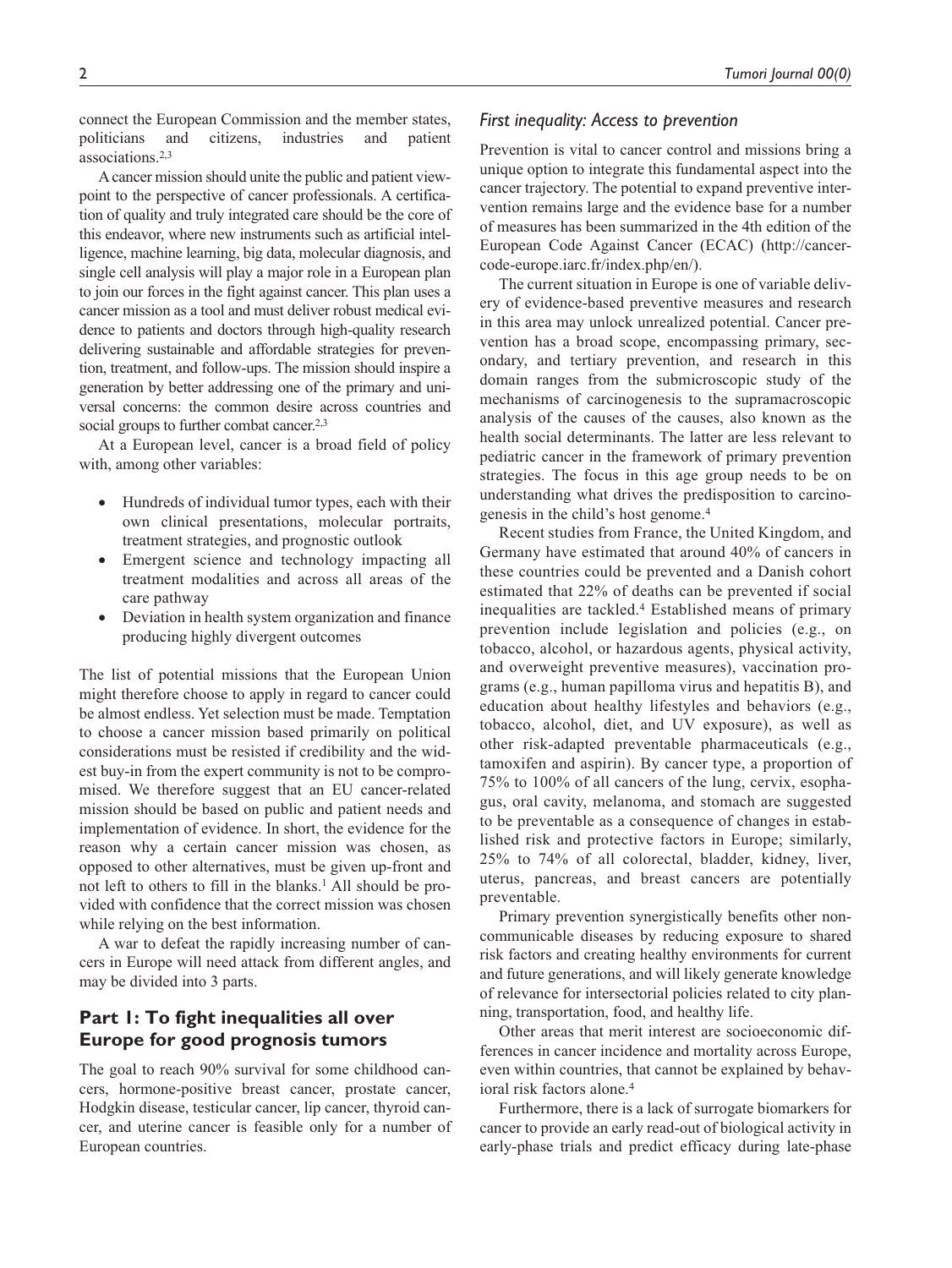studies. This could be addressed by pooling biobank resources from trials across European partners and linking with the translational expertise available in biomarker discovery and validation. Better identification of high-risk populations would also enable smaller, less expensive, and more efficient clinical trials.

Secondary prevention through organized screening programs can significantly reduce mortality from breast, cervical, and colorectal cancers, as well as incidence of cervical and colorectal cancers; in Europe, however, implementation of secondary prevention is scattered, as recently assessed. For cancer types where effective screening strategies have been established, development and evaluation of strategies for risk stratification would help to provide more effective, targeted screening and early detection.

Developing and evaluating more sensitive approaches to early cancer detection based on noninvasive or minimally invasive biospecimens and imaging methods through research studies has an unrealized potential that may help attain our goals.<sup>5</sup>

Tertiary prevention refers to care aimed at reducing morbidity, disability, and risk of second primary cancer, as well as at restoring function and improving quality of life and participation in society. Evidence-based successful interventions and guidelines for effective management of symptoms will be crucial to improve patients' everyday life and may influence recurrence and prognosis.

The *ECAC* is an integrated instrument for cancer prevention that informs the general public how to avoid or reduce exposures to established causes of cancers, to adopt behaviors to reduce cancer risk, and to participate in vaccination and screening programs under the appropriate national guidelines. It also acts as a guide to aid development of national health policies in cancer prevention, as has been shown by the adoption of the ECAC-proposed structure in the comprehensive National Cancer Plans of several European countries.

Research is required to understand the factors that hamper their implementation within health care systems and in the community. In 2018, the international and multidisciplinary consortium Cancer Prevention Europe was created to develop world-class prevention research to be translated into effective cancer prevention guidelines and policies at the national and international level.

### *Second inequality: Outcomes*

The survival difference between Western and Eastern countries and between Northern and Southern Europe is almost 30%. We should reach the same results all over Europe over the next 10 years. Furthermore, the role of member states, as well as regional and national governments, should be enhanced by acknowledging them as major actors. In order to reach this major objective, we should set up at least one Comprehensive Cancer Centre

(historical or within a university hospital) in each country, while in countries with a large population, we should define a Comprehensive Cancer Centre for every 5 million inhabitants. We should also define Networks around Comprehensive Cancer Centres to be able to provide the same survival expectations to all patients, regardless of the hospital in which they receive treatment.2 Networks explain why we need a cancer center for every 5 million inhabitants in large countries.

Based on more than 10 years of operation of the Organisation of European Cancer Institutes (OECI) Accreditation and Designation Programme,<sup>6</sup> and seeing the evidence of improvement in cancer care and treatment processes in centers, the Programme may be the major contributor to the creation of new Comprehensive Cancer Centres and the accreditation of all Comprehensive Cancer Centres in Europe (with the probable exception of Germany and Austria, which have their own national quality certification systems). In order to achieve these objectives, OECI should lead development in the following areas by:

- Extending the OECI Accreditation and Designation Programme to all Comprehensive Cancer Centres in Europe except for Germany and Austria (the Programme is well on the way to achieving this)
- Building a consultancy/advisory arm of OECI whereby we use the expertise we have amassed to help hospitals and other institutions become wellfunctioning cancer centers and networks that integrate care, education, and research
- Establishing a Programme of accrediting cancer centers based on a Network throughout Europe, which fosters improvement to patient outcomes and promotes better cooperation among cancer centers
- Developing better benchmarking systems across Europe (in connection with the European Joint Actions and the ISPRA European Joint Research Centre) so that improvements in the quality of cancer care can be consistently and objectively tracked, for the information of patients and policymakers<sup>7</sup>

These areas of development will require investment beyond the usual operational resources of the Accreditation and Designation Programme. We can obtain expertise through OECI's constituent or affiliated organisations.

The benefits of this work for patients and policymakers would be as follows:

- The creation of more cancer centers in Europe, where existing clinical expertise is brought together with research expertise, and innovations in cancer care and cure are accelerated into clinical practice
- The cancer centres so created would then network with other hospitals serving cancer patients to ensure consistency across geographical areas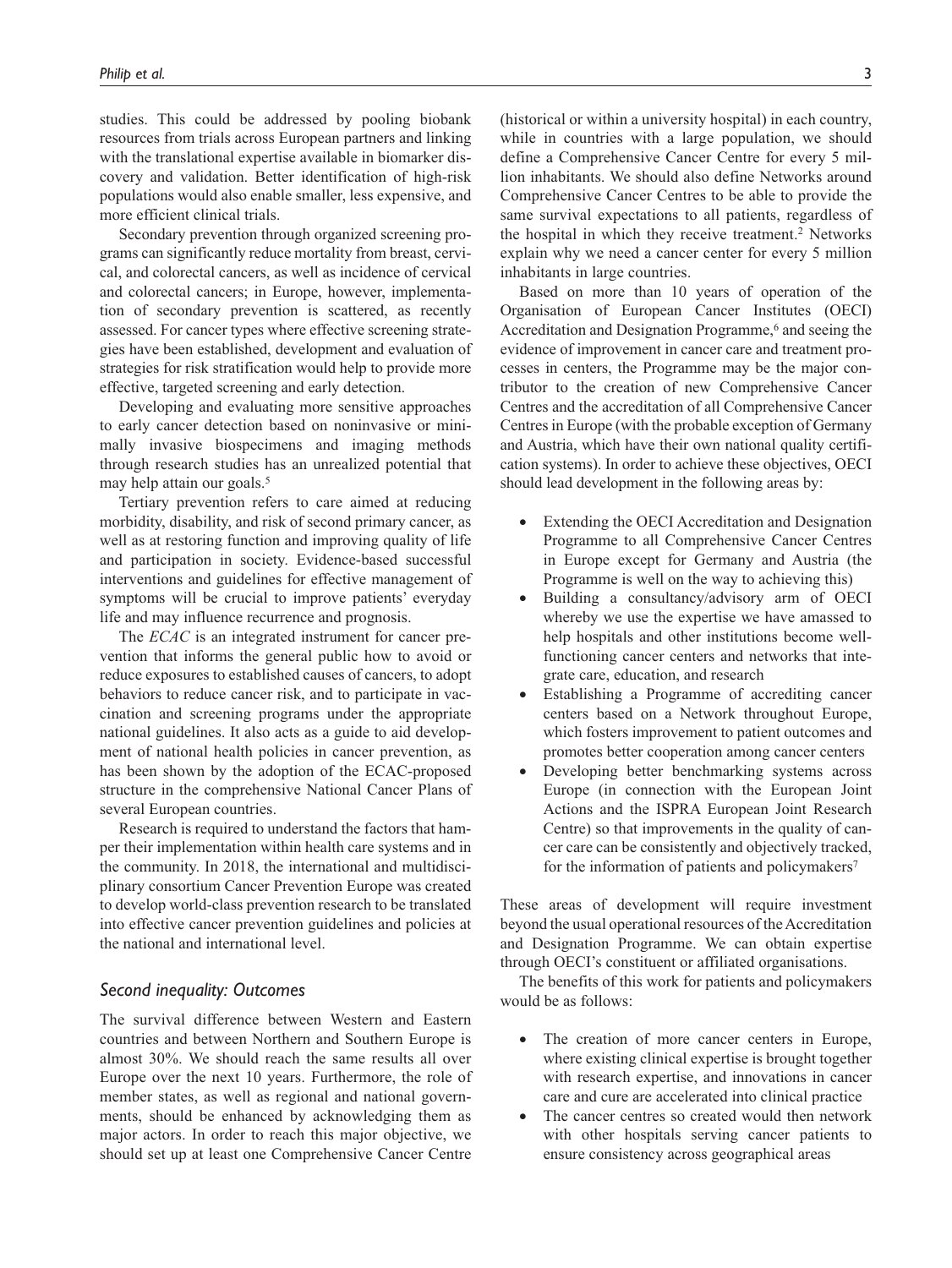- Patients would be empowered to identify accredited centers for high-quality care and to measure and compare quality indicators across health care providers
- Policymakers would have increased benchmarked data across member states to identify areas for improvement

## *Third inequality: Access to early diagnosis and screening*

Cervical screening clearly reduces cervix cancer mortality, which can be eradicated through a combination of vaccination and screening. Colorectal mortality can be reduced by 20%–30% with stool test screening. Breast cancer screening allows us to find small tumors that are easily curable.<sup>1</sup>

The ability to identify the disease at the earliest stage possible allows for treatment of the tumor before it becomes advanced. A European strategy for early cancer detection when small tumors may be cured by surgery  $\pm$ radiotherapy will reduce the economic burden and increase survival all over the European community.

With the growing demand for high-quality cancer care, we need to ensure that we are focusing on what offers the greatest benefit to patients. Based on the theory of valuebased healthcare, health systems should maximize patients' outcome, defined as the health outcome per dollar spent. Surgery is still the first treatment to cure cancer. Radiotherapy is also central in cancer cure.<sup>8</sup>

### *Fourth inequality: Access to innovation, new instruments, and new drugs*

In order to define a new standard of care, it is paramount to optimize clinical research. It is therefore crucial to establish an attractive environment for clinical research, commercial relationships, and drug development. The process should be balanced by an independent, noncommercial, and robust clinical research program for the management of patients in clinical settings so as to be able to recommend access to therapeutic strategies based on solid foundations. We should share our data using artificial intelligence, machine learning, and big data, but we should also link centers in rich countries with eastern and southern European ones to allow training, exchange of students, and cooperation to implement new techniques.<sup>9</sup>

Access to new and innovative medicines remains one of the most significant inequalities across Europe. Patients with cancer currently face the paradox of life-saving new medicines becoming available in Europe, yet not accessible to them, depending on which member state they reside in. While all cancer medicines must be authorized by the European Medicines Agency, based on evaluation of safety and efficacy data from clinical trials, for their marketing approval, health technology assessment (HTA) and pricing

and reimbursement (P&R) decisions are not centralized.10 The therapeutic value of innovative medicines for patients, healthcare systems, and societies is determined by HTA. It is a valuable tool that can establish the real value of medicines, taking into consideration not only clinical impact, but also the quality of life (QoL) and social and societal impact. Maintaining or improving QoL can allow many patients to return to work and hence, in conjunction with extended survival, it can confer economic benefit to both patients and society. In the European Union, there are more than 50 national HTA bodies, all embedded in different institutional settings. Each member state decides individually which medicines should be reimbursed by the health systems, and at what price, attempting to balance the goal of improving access to innovative medicines with the need to ensure the sustainability of healthcare systems, and the efficiency of care. In this scenario, many cancer patients in the European Union cannot access life-saving medicines. The European Cancer Patient Coalition (ECPC), established in 2003, is Europe's largest cancer patient umbrella organization, with over 450 cancer patient organizations in 46 countries. The ECPC vision is a Europe of equality, where all European patients with cancer have timely and affordable access to the best treatment and care available throughout their life. The ECPC plays an essential role in Europe by effectively acting as the voice of patients with cancer. The ECPC has extensively advocated for HTA harmonization in the European Union.10

The ECPC white paper "Challenging the Europe of disparities," launched in 2015, called for a harmonized HTA relative effectiveness assessment as a potential to reduce workload, create efficiencies, and underpin speedier patient access to life-preserving medicines by reducing delays.11 The ECPC has created momentum on EU cooperation in HTA during the process of amending regulation 726/2004, "laying down community procedures for the authorization and supervision of medicinal products for human and veterinary use and establishing a European Medicines Agency," when the proposed amendments were voted by the European Parliament in March 2016. The ECPC response to the European Commission (EC)'s 2017 consultation on "Strengthening of the EU cooperation on health technology assessment" stated that increased EU cooperation will not only significantly reduce costs and duplication across HTA bodies, but decrease delays in access to innovative medicines, facilitate participation of patient organizations in the HTA decision-making process, and facilitate access to market.<sup>10</sup>

In January 2018, the EC set out a proposal on the joint work on clinical aspects of HTA, which are typically based on global evidence, while the nonclinical aspects remain at member state level. This framework is called the Joint Clinical Assessments (JCAs), which paired with nonclinical assessment would inform the real value of medicine for P&R at the member state level. The European Parliament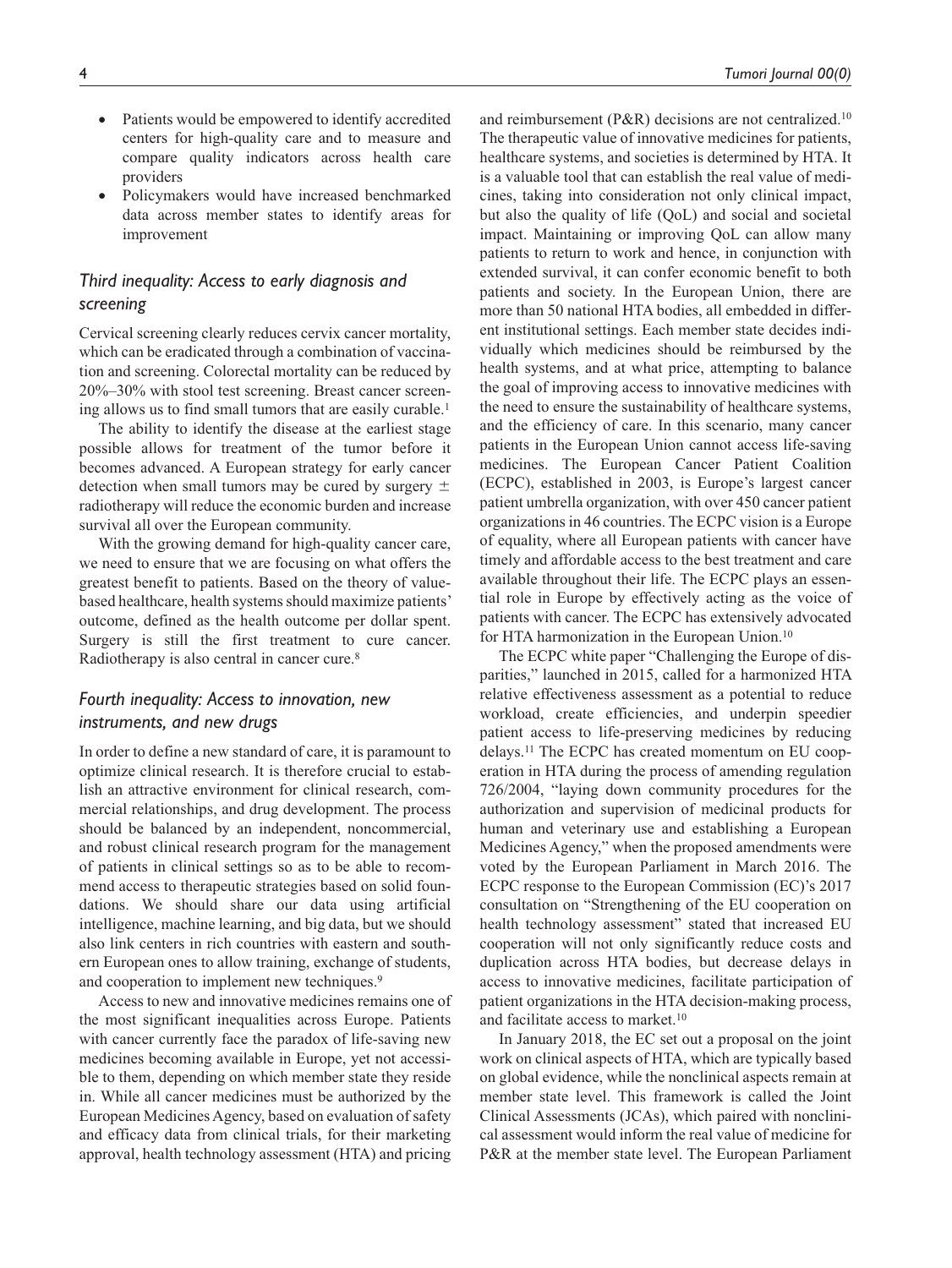has already unanimously approved its position in February 2019 and strongly supports the EU JCAs. The challenge remains with member states. Up to now, what is established in the proposed EU regulation was not welcomed by all member states, several of which have expressed strong reservations in the mandatory uptake of the JCA reports. Patient involvement in the HTA at the national level must be mandatory, due to legal, ethical, patient, and social aspects, which are evaluated for P&R. It is increasingly recognized that patients can contribute to the HTA process in 2 areas: the experience of living with the particular condition that the new technology is intended to treat and preferences for general therapeutic approaches or specific attributes of the technology.10

Artificial intelligence (AI) and its many related applications (ie, big data, deep analytics, machine learning) have entered medicine's magic bullet phase.

Desperate for a solution for the challenges of cost, quality, equity, and access, a steady stream of books, articles, and corporate pronouncements make it seem like health care is on the cusp of an AI revolution, one that will finally result in high-value care.12

### *Final inequality: Legal protection for survivors*

The French and now Belgian law, which enable children and adult survivors to forget their cancer history after 5 and 10 years, respectively, should be implemented at a European level.

Furthermore, value, inclusiveness, and collaboration should be the core principles of the vision of a mission. The community should go beyond the concept of curing cancer. "Optimal" relates to what matters to patients, not only in terms of cancer outcome in the broad sense, but also considering all other aspects that impact on patients' wellbeing and quality of life. The term "for all" highlights the need to be inclusive: on one side, ensuring that all patients, despite where they live and who they are, have access to the care they need, and on the other side, considering the whole cancer care pathway, ensuring multidisciplinary and multiprofessional care, collaboration, and appropriate communication. Finally, "together" encourages stakeholders to build partnerships, covering the whole spectrum of optimal health: oncology societies, other health care professionals and organizations, healthcare providers, patients, industry, research organizations, and policymakers.

# **Part 2: To double survival for intermediate and poor prognosis tumors**

The intermediate prognosis group of tumors includes colon and rectum cancers, head and neck tumors, urinary bladder cancers, kidney cancers, and lymphomas. The poor prognosis groups of tumors include stomach cancer, lung cancer,

liver cancer, pancreatic cancer, esophageal cancer, brain tumors, and some hematologic malignancies.

For those tumors, prevention and prevention of relapses will be a major priority and early diagnosis with or without screening a major goal to improve survival.<sup>1</sup>

Advances in genomic research (and the reduction of cost of DNA sequencing) will allow us to stratify tumors and predict their prognoses. The addition of big data, artificial intelligence, and machine learning will allow new techniques for early diagnosis and to define prognosis factors.2

The creation of a European platform for telemedicine and e-learning, together with the specific patient right to privacy in Europe, will be an essential tool to strengthen prevention research and the new strategy, as well as to diagnose small tumors.2 Innovation should be redefined. Indeed, producing multiple sets of complex data is not the challenge that lies in the appropriate understanding of the data and transforming those into therapeutic progress for patients.

However, a group of tumors with very poor prognosis and no major progress will still exist and for these we need innovation and wide access to personalized medicine and immunotherapy, the next revolution in cancer treatment.<sup>9</sup>

Access to innovation needs translational research from laboratories to the clinic. This does not solely refer to testing new drugs. Proof of concept in laboratories or animal models, the creation of start-ups, cooperation between these start-ups and major pharma, will be key to this. Benchmarking ourselves against the United States and China would bring better processes into Europe and quicker access to innovative treatments after positive clinical trials.9

Independent and academic clinical research is a key priority for major patient-centered questions informing the access process for daily treatments and ensuring long-term outcome research.9 Clinical trials remain the best available standards for changing practice. Modern clinical trials increasingly have innovative as well as complex designs that allow stepwise evaluation and insights from small patient sets to important lessons from single parents based on an integration of precision medicine. Whereas this development allows for small-scale studies, the actionable alterations may apply to small subsets of diagnostic subsets, which call for large-scale collaborations. Multiple challenges such as those related to precision oncology in selected groups of patients but also identifying appropriate combination, integration with other treatment modalities, as well as addressing patterns of relapse and resistance will require re-engineering the process from early drug development into care and access into real life to the majority of European patients, leaving no one behind. It will require new organization and mode of cooperation between all those involved, sequencing expertise in the process to the committed deliverables. This is up to that level of ambitions that the mission and the plan will subscribe.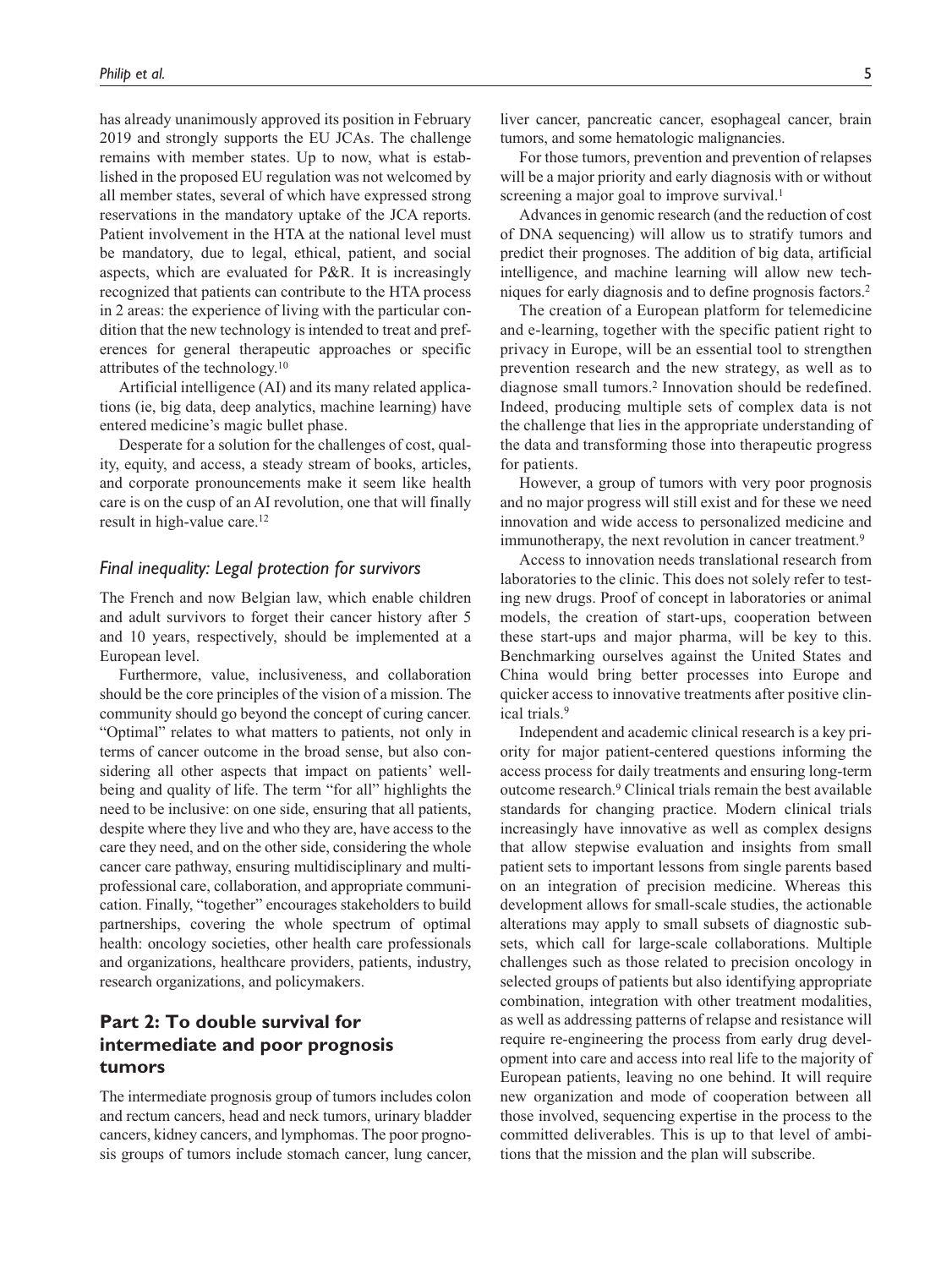By associating everyone, building on existing transborder solutions, clinical research, and access to innovation could be improved all over Europe with clear links between networks from rich countries and networks for countries where survival and quality of life have not reached average values, in comparison with other parts of Europe.

Over the years, the evolution of technologies as well as the integration of translational research into clinical trials have enriched existing datasets with biological and imaging data that continue to build up as complex trials continue to develop. Data sharing therefore cannot be dissociated from the evolving role of independent networks in society and in revisited healthcare systems.<sup>12</sup> The technological revolution has led to new types of clinical trials, generating different and multidimensional datasets that require novel bioinformatics solutions for appropriate interpretation. However, the fragmentation of clinical datasets across different commercial and noncommercial stakeholders is an impediment to knowledge development, notably to address the patterns of relapse and resistance to numerous multiple agents being made available, often with limited intrinsic values. Therapeutic progress calls naturally to swift exchange of datasets but existing competing forces at both the commercial and noncommercial stakeholders tend to protect these sets from hypothesized future research, which may or may not happen. Before anticipating what may be an optimal framework for data sharing, it may be valuable to develop views on what is the role of independent networks in the continuum of clinical research, to structure new datasets in a re-engineered environment.<sup>9</sup> New types of datasets such as large screening platforms to address the biology of the cancer to late trials into healthcare systems, together with the collection of human biological material, force the various stakeholders to re-address completely their role in an ecosystem that is more interoperational, based on data agility. While data are infinite, biological samples are finite, and therefore sharing principles raise different challenges. The stakeholders must leave their comfort zone to create new workable trustworthy zones. The European Organization for Research and Treatment of Cancer (EORTC) has developed a data-sharing policy offering access to its collections: since 2001, 310 datasharing exercises (recipients) conducted on 261 datasets have been shared 568 times. Leveraging existing datasets should be seen as an opportunity to pay tribute to patients who volunteered for clinical trials. New vision on existing datasets can lead to new hypothesis and innovation. Nevertheless, data-sharing has proven to be a challenging exercise. Prompted by the International Committee of Medical Journal Editors, many organizations have implemented data-sharing policies. The challenges raised by dataset holders lie in appropriate use of datasets and proposed methodologies by requestors, protecting ethics of sensitive information under the General Data Protection

Regulation. Managing activities such as data sharing is not cost-free, and it implements the paths for decision process. Finally, incentives to share data are often lacking and Comprehensive Cancer Centres are the best candidates to do this.<sup>9</sup>

It has been claimed that there is no regulatory or technical difficulty in sharing datasets, but the reluctance to share some or all of the datasets could be due to the lack of incentives and the fear of sharing. Whatever the solution might be, it is crucial that the scientific community tackles precisely the problems that are yet to be solved. Data sharing may be applicable to divergent datasets that contribute differently to the drug development process and to clinical research in general. The stakeholder role should be redefined according to a continuum in which the patient is at the center from beginning to end. A new type of dataset, generated in early or late clinical trials, should be placed in a public health improvement perspective and where datasets could be reinterrogated indefinitely in the context of the new science.

Personalized medicine refers to a medical model that tailors the therapy to the patient's molecular profile and other individual information. The principles apply to medicines as well as other treatment modalities, including surgery and radiotherapy. The concept though has specifically emerged due to the increased number of drugs targeting specific proteins responsible for a specific disease. The commercial promotion of genome-wide analyses has led to an increasing expectation among patients.<sup>9</sup>

On the other hand, there are numerous drugs authorized on the market, with limited knowledge on how to use them for dose, sequence, combination, and duration of treatment. Suboptimal administration of costly treatments may generate unnecessary toxicity for the patients and negatively affects national healthcare budgets. Thus, there is a need to investigate the best way to use medicines (applied research or treatment optimization).

In Europe, most of the clinical research dedicated to therapeutic innovations aims primarily at regulatory approval. Once a drug enters the common market, each member state determines its real world use based on its own criteria: pricing, reimbursement, and clinical indications.9

Such a regulatory approval-centered clinical research landscape may neglect patient-relevant issues in a realworld setting, such as comparative effectiveness of distinct treatment options or long-term safety monitoring.

There is call for reforming the current system to a truly patient-centered paradigm with systematically coordinated treatment optimization in conjunction with drug development and the EORTC Manifesto for a new approach for better medicine in Europe is an important document to help establish such treatment.

Europe in partnership with member states should establish treatment optimization research as an official and mandatory step in the treatment access path to market,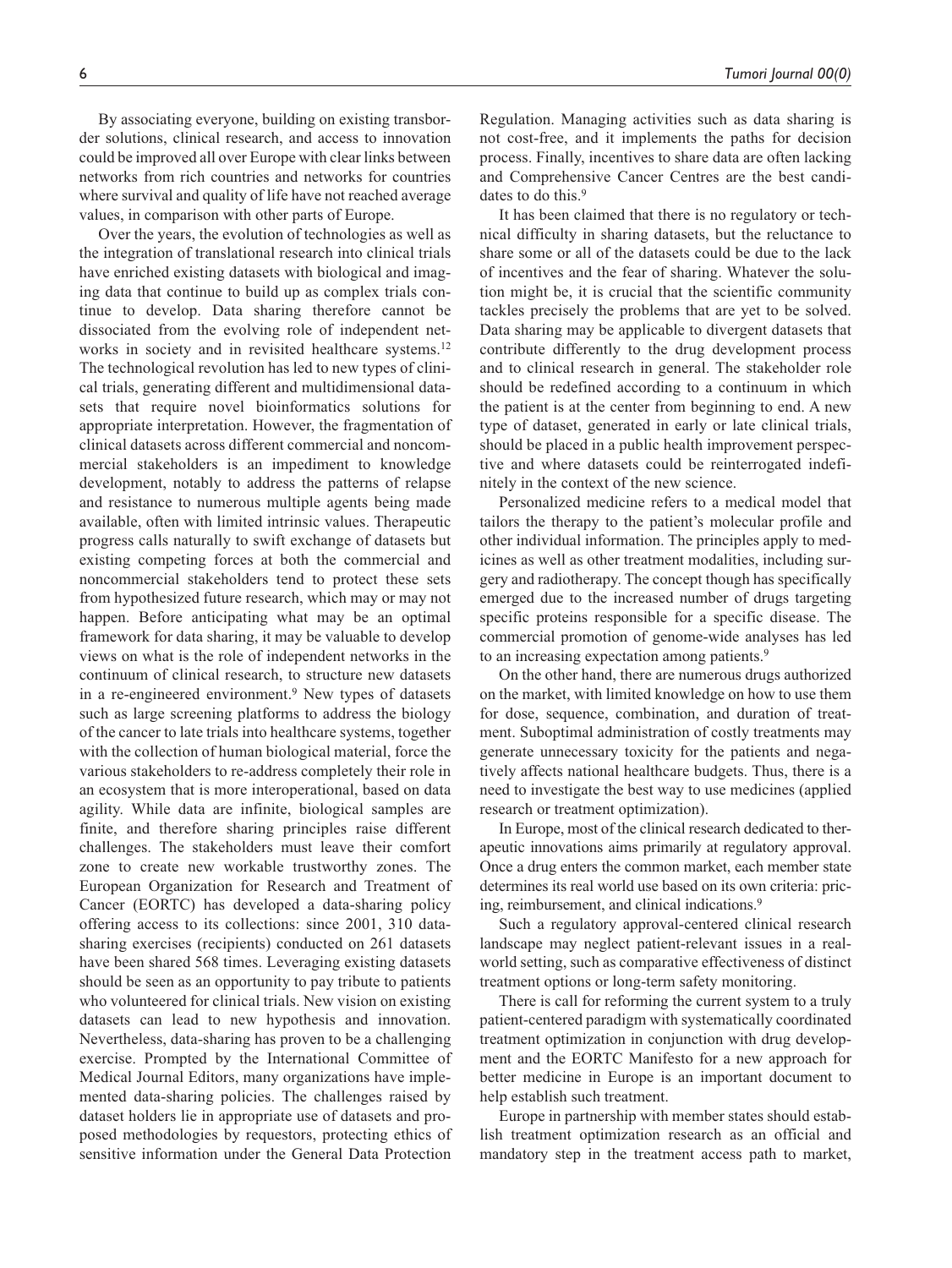while ensuring this does not lead to further delays in patients' access to innovative treatment optimization.

National legislation should include provisions allowing for publicly funded international research to address collective therapeutic challenges. Member states should agree on a framework for joint optimization research whenever there is need for an international approach.9

The European Union's next mission-oriented Framework Programme for research and innovation, Horizon Europe, should provide funding opportunities specifically aimed at supporting treatment optimization and academic trials such those of the EORTC.11

Clinical research and access to innovation could also be improved all over Europe with clear links between networks from rich countries and networks for lower-income countries.

Cancer research is the first hope for patients with dismal prognosis. Success with immunotherapy is a direct consequence of mechanistic research achievements. European universities and research organizations should be helped to attract the best researchers and the ERC Programme should be a major tool in the cancer fight.

The cells of our body are constantly changing. But which alterations are part of healthy development and which ones lead to serious diseases? This is what the crossnational and cross-disciplinary initiative called LifeTime wants to explore. Leading European researchers and clinicians have joined forces to lay the foundations for tomorrow's precision medicine. While they are currently exploring the choice of the diseases on which the initiative will focus, it is essential to explore how its tremendous potential can best link to a cancer mission.13

Indeed, the new generation of scientists not only from Western Europe but in all EU member states could help to invest in the new emerging technologies around big data and artificial intelligence but also in chemistry, physics, mathematics, single cell studies, epigenetics, immunology, and biology to bring new mechanistic concepts to understand why some cancers have such poor prognosis and are so resistant to treatment.

The potential of single cell technology to map gene activity and to analyze data from many single cells individually instead of the average of many cells will provide novel insights into the development of diseases.13 The journal *Science* called these methods—and the contribution of LifeTime researchers to this field—"Breakthrough of the Year 2018."

New personalized disease models are emerging from organoids ("mini organs") obtained from the cells of patients and additional experimental technologies. Using these technologies, LifeTime researchers will track and decipher the changes in the activity of the genome in individual cells during disease and develop the appropriate treatment to correct the defects. Ultimately, LifeTime technologies should enable physicians to better diagnose

cancer and do so much earlier, to understand the molecular history of patients' tissues, to predict their future development, and to select optimal treatment for an individual patient.

# **Part 3: To include specific attention to pediatrics**

Pediatric oncology is organized at both an international level (International Society for Paediatric Oncology [SIOP]) and a European level (European Society for Paediatric Oncology [SIOP Europe (SIOPE)]). SIOPE has a clear mandate to lead designated mission funding focused on the needs of children and adolescents with cancer. The pediatric cancer field is characterized by multiple rare types of cancer unique to this patient population with specific epidemiologic, biological, clinical, and policy considerations. Although individual types of childhood and adolescent cancers are rare, together they represent both a life-threatening disease and a major public health issue in Europe. With 35,000 cases and more than  $6,000$  children and young people dying every year,  $14$ cancer remains the leading cause of mortality from disease in the pediatric population above the age of 1 in the region. Indeed, despite research progress that has enabled achievement of an overall 80% cancer-free rate at 5 years, there has been very little advancement for some types of pediatric cancers.15 In addition, inequalities in access to essential therapies account for differences in survival rates of up to 20% across Europe.14 Moreover, there are more than 300,000 European childhood cancer survivors (nearly half a million by 2020), two-thirds of whom experience adverse physical and psychosocial late side effects in adulthood,15 limiting their well-being and participation as EU citizens.

The rarity of individual pediatric cancers and their high collective burden often lead to limited marketdriven innovation and an emphasis on cross-border academic cooperation to foster therapeutic progress. SIOPE has a long track record of research and clinical collaboration that goes back over 50 years. SIOPE represents the European professional pediatric hematology and oncology clinical and research community through its broad membership from 36 European countries. The SIOPE Clinical Research Council harnesses the expertise from 36 national childhood cancer societies and 19 diseasespecific European clinical trial groups, facilitating state of the art research, education, and advocacy activities at the European level. SIOPE works in close partnership with the patient organizations Childhood Cancer International–Europe and Unite2Cure and has collaborative initiatives with multiple stakeholders including industry, regulators, and policymakers.16 As a continental branch of SIOP International, SIOPE activities are fully aligned with the global agenda.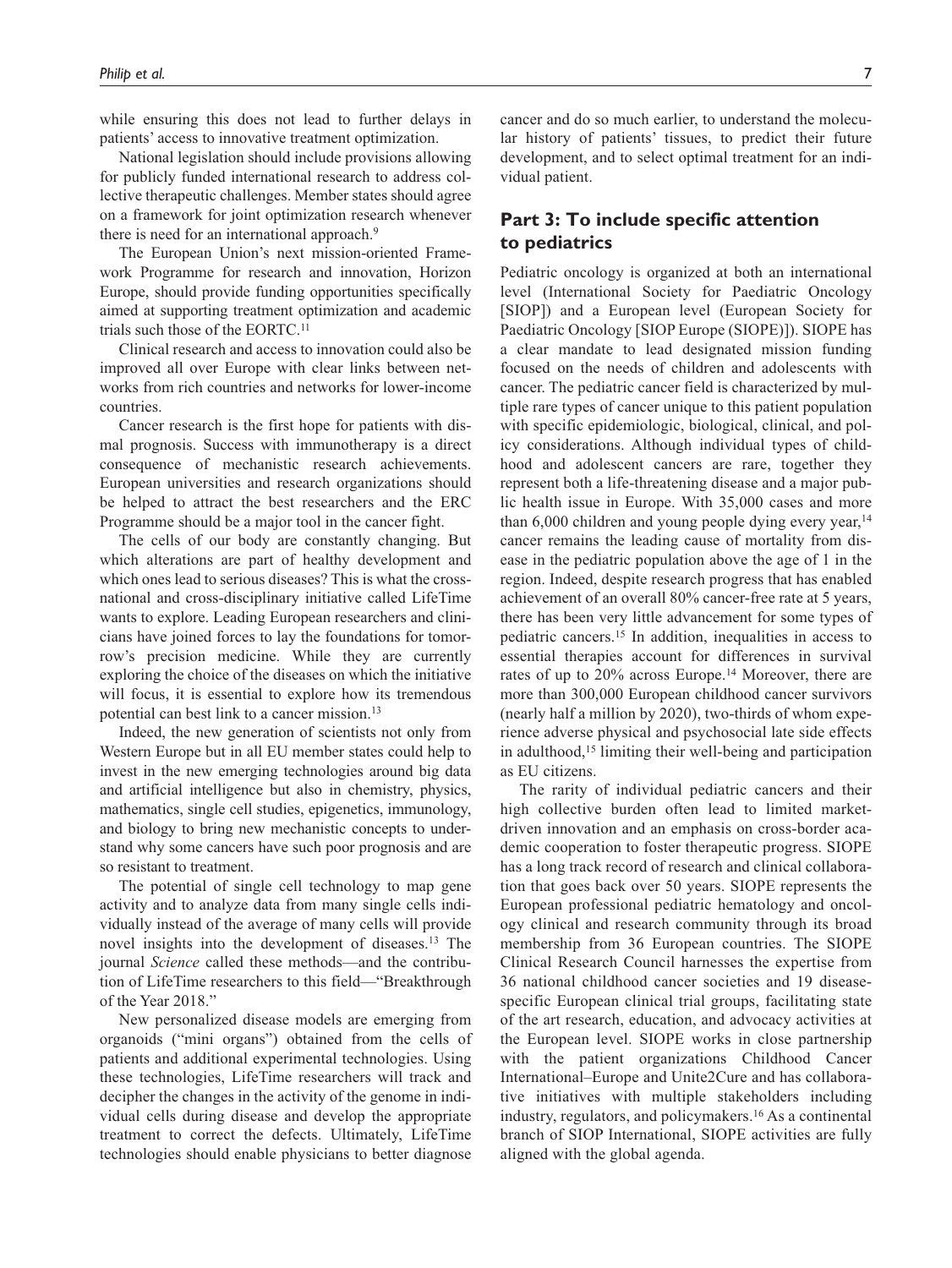With the support of project-based EU funding, the community has succeeded in building cross-border research initiatives. In particular, the EU FP7 project European Network for Cancer Research in Children and Adolescents (ENCCA) enabled the development of the long-term SIOPE Strategic Plan,<sup>15</sup> which defines 7 key objectives towards achieving a substantial increase in the cure rate and the quality of survivorship for children and adolescents with cancer. The ultimate goal is to achieve diseaseand late effect–free survival, with a medium-term vision of halving the deaths and halving the late effects burden in Europe by 2030. Integral to this vision are the following: fostering therapeutic innovation including for difficult-totreat and refractory pediatric malignancies, eradicating inequalities in access to the best possible treatments and care that drive differences in survival across Europe, supporting full socioeconomic equality and participation of survivors in adulthood, and engaging in public policy to underpin all objectives.

The SIOPE Strategic Plan gives a detailed description of well-defined scientific, clinical, and policy objectives for children and adolescents with cancer as well as proposed implementation platforms to ensure translation into practice.15 Some are already operational but substantial progress has been constrained by lack of resources. Sustained public investment at the EU level could affect transformational change. It would enable delivery of the Strategic Plan and make life-saving differences for these patients. This research would contribute to synergistic areas with adult oncology that include but are not limited to basic science advancements and transfer of innovative cooperation models. The European dimension remains central to all efforts to address the urgent needs in childhood and adolescent cancers and to foster positive collateral benefits in other disease areas.

The SIOPE Strategic Plan and collaborative concepts thus provide a blueprint for an ideal Mission,<sup>17</sup> with the following specificities:

- Being bold and inspirational with wide societal relevance
- Embracing a clear direction with targeted, measurable, and time-bound actions
- Consisting of ambitious but realistic research and innovative actions
- Upholding cross-disciplinary, cross-sectoral, and cross-actor areas
- Fostering multiple bottom-up solutions

As a collection of rare malignancies, pediatric cancer affects children and adolescents, adult survivors, and their families, and has negative repercussions for the European society and economy. These multifaceted issues can be addressed by a concerted European-level public investment into pediatric cancer research priorities defined by

clinicians and academia of SIOPE in cooperation with the parent and patient organizations Childhood Cancer International–Europe and Unite2Cure. Cooperative models and discoveries in childhood cancer can be highly relevant for the adult oncology field and other disease areas.

### **Conclusion**

A cancer mission is an exciting opportunity to use the fight against cancer to re-excite the European public about what the European Union can achieve and re-engage them in EU activities. Prevention, early diagnosis and screening, fundamental research, clinical research, outcomes research, and patient perspective are the most important chapters to be included in a mission where both adult and pediatric tumors should be a priority.

A cancer mission must necessarily include a focus on pediatrics centered on 3 major goals:

- 1. Fighting inequalities all over Europe for good prognosis tumors
- 2. Doubling survival for intermediate and poor prognosis tumors
- 3. Including specific attention to pediatric cancers

#### **Declaration of conflicting interest**

The authors declare that there is no conflict of interest.

### **Funding**

The authors received no financial support for the research, authorship, or publication of this article.

#### **ORCID iD**

Claudio Lombardo [https://orcid.org/0000-0001-7554-449X.](https://orcid.org/0000-0001-7554-449X)

#### **References**

- 1. Espina C, Bauld L, Bonanni B, et al. The essential role of prevention in reducing the cancer burden in Europe: a commentary from Cancer Prevention Europe. *Tumori J* 2019; 105: 54–56.
- 2. Aapro M, Apolone G, Eggert A, et al. A European master plan to join our forces in the fight against cancer. *Tumori J* 2019; 105: 6–9.
- 3. Thierry P. A European master plan 2027 to fight cancer. *Tumori J* 2019; 105: 5.
- 4. Schüz J, Espina C and Wild CP. Primary prevention: a need for concerted action. *Mol Oncol* 2018; 13: 567–578.
- 5. Munro AJ. Comparative cancer survival in European countries. *Br Med Bull* 2014; 110: 5–22.
- 6. Oberst S. Taking quality of cancer care, research and education to the next level in Europe: changes to the OECI Accreditation and Designation Programme. *Tumori J* 2019; 105: 57–59.
- 7. Oberst S. Bridging research and clinical care: the comprehensive cancer center. *Mol Oncol* 2019; 13: 614–618.